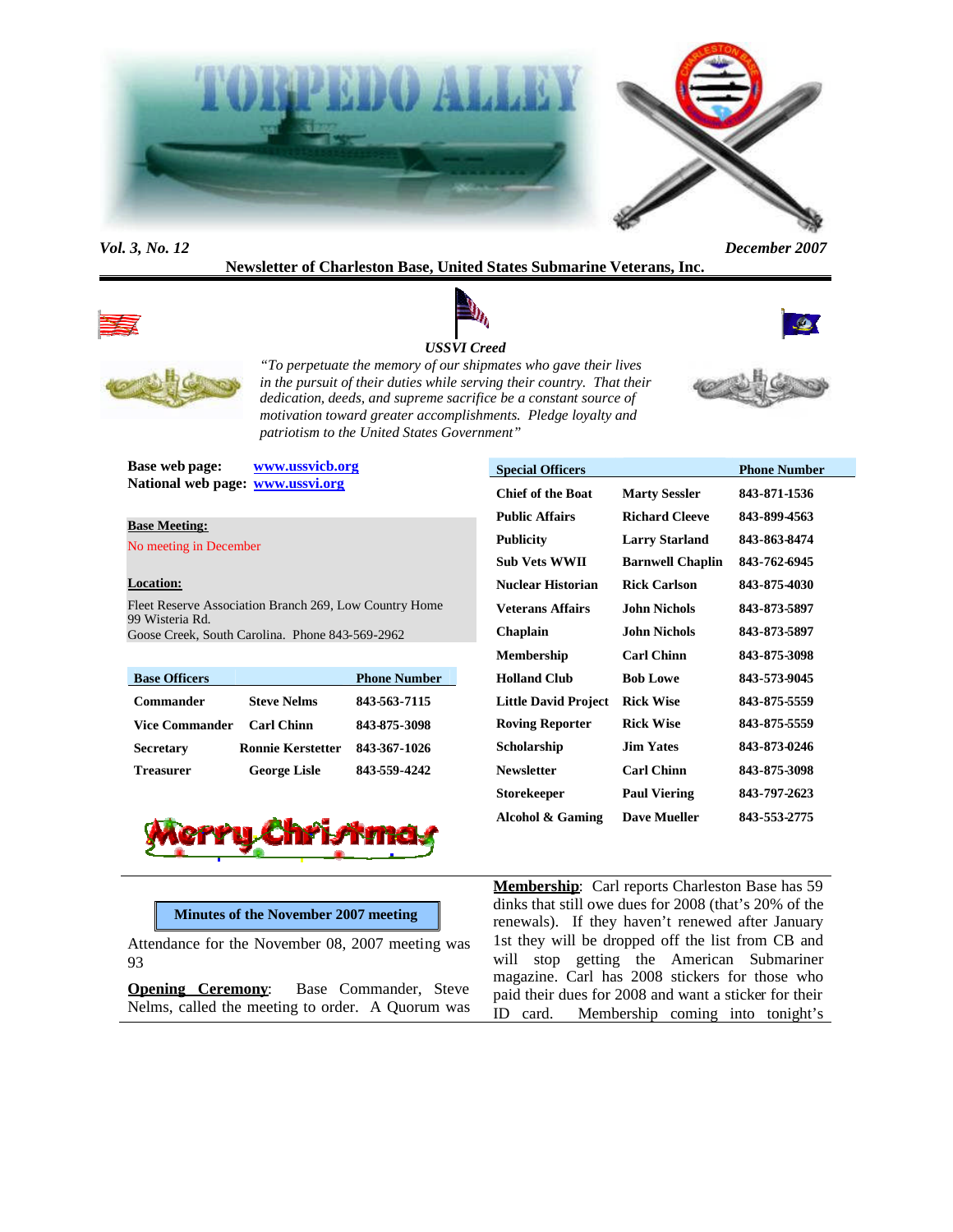present and the meeting was commenced at 1900.

**Introductions**: Mike Reilly, Walter Job, and Doug Smith (USAF). Welcome aboard.

**Award Cermony**: Eleven British veterans, part of the White Ensign Veterans Group - Hull Branch, from Kingston upon Hull in northeast England, were presented a military challenge coin from the CB. (Channel 5 news was here and aired a story on the 11 o'clock news & the Channel 5 website). The Brits shared a bottle of British Navy Pusser's 109 proof rum. (The sea and rum are synonymous, and no rum more akin to the sea and the seaman than PUSSER'S. For more than 300 years, from before the days of Nelson, wooden ships and iron men, Great Britain's Royal Navy issued a daily rum ration on board Their Majesties' ships. This tradition, one of the longest in seafaring history, continued unbroken from 1655 to July 31, 1970, on which day the Navy stopped their daily issue of Pusser's rum.) Also presented to CB an H.M. Submarine plaque from Hull and East Riding Submariner Association, a class A submarine model (the A class submarine was the backbone of the British submarine fleet for three decades from 1943 onwards), and a British flag.

**Secretary**: Secretary Ronnie Kerstetter asked for a motion to approve the meeting minutes from last month. A motion was made and seconded. Minutes approved.

**Treasurer**: George Lisle gave the treasurer's report.

**Storekeeper**: Paul Viering has 2008 Sub Vets Inc. calendars available. Cost is \$8. Paul is getting to get his voice back.

**Chaplain**: Nick Nichols presented the binnacle list. Keith Schnebel had kidney stone surgery the day of our meeting last month and came through it well. The base sent a card wishing him a speedy recovery.

Marvin Miller's mother passed away on 15 October at her home in Illinois. The base sent him a card with our condolences.

Roger Gibson had hernia surgery on October 19th. He came through surgery fine and is recovering. The base sent a card wishing him a speedy recovery.

Mike Smith had radical prostrate surgery last Friday, November 2nd. The base sent a card wishing him a  $\overline{Chief}$  of the Boat: successful surgery and speedy recovery. Prior to surgery he sent out this email:

"Also, on a personal note, please thank "the crew" for the nice card and mention in the newsletter. The card really caught me off guard and that made it even more special. We are leaving Monday afternoon for Birmingham for my cancer surgery on Friday. If all goes as planned, we will be back here in Hilton Head

meeting was 294. What is important is not how many members that we have but the voting power to help keep this organization healthy. Buddha stressed the importance of paying your dues and voting when asked. Give Carl your changes in info; e-mail, address, etc., he will update both CB and the national database. Walter Job is our newest member.

## **Vice Commander Report**: No report

### **Fleet Reserve:** No report

**District Commander:** Jerry Stout Eastern Region District 4 Commander gave the ERD4 updates. Columbia has started a base called the Palmetto Base, it will be chartered on 13 December at 7 pm with 8 members.

Planning is taking shape for the 23-26 April 2008 District 4/6 Convention to be held at the Ramada Inn, Kingsland, GA. The memorial service will be held outside of the St. Mary's submarine museum along the water front. Boat tours are also being planned for this convention along with an informal country/western themed banquet. The guest speaker will be the Commander of the USS Florida. Put this on your calendar for next year.

Several CB members attended the 2007 annual Subvets WWII memorial service held 31Oct-3Nov 2007 at the King's Bay sub base. Jerry along with the Eastern Region Commander John Carcioppolo were present.

Panama City Gulf Coast Christmas party Dec 6-9. Jerry has applications if you would like to attend.

**Alcohol & Gaming**: No-neck presented \$500 to Treasurer George Lisle from the after battery social night group. We currently have 23 members that support it. Neck reports that there is a lot of winning going on. Of the last 6 social nights at the after battery, Neck has won the depth charge drawing 4 times. Neck went to the Hamilton reunion in Bradenton, Fl and also won the depth charge down there. Even rubbing tickets for people has produced winners. Neck left it to Dave Rein to explain that in a brand new building why we have a messed up microphone.

Marty Sessler gave the following report. Thanks to the float committee headed by Mike Emerson and Ben Heber for installing the new carpet, painting and getting the float ready for the parades. The Charleston Veterans Day parade starts on upper King Street, heads down King and travels west on Broad Street past Colonial Lake. The float will leave the after battery at 1100 and arrive downtown at noon. You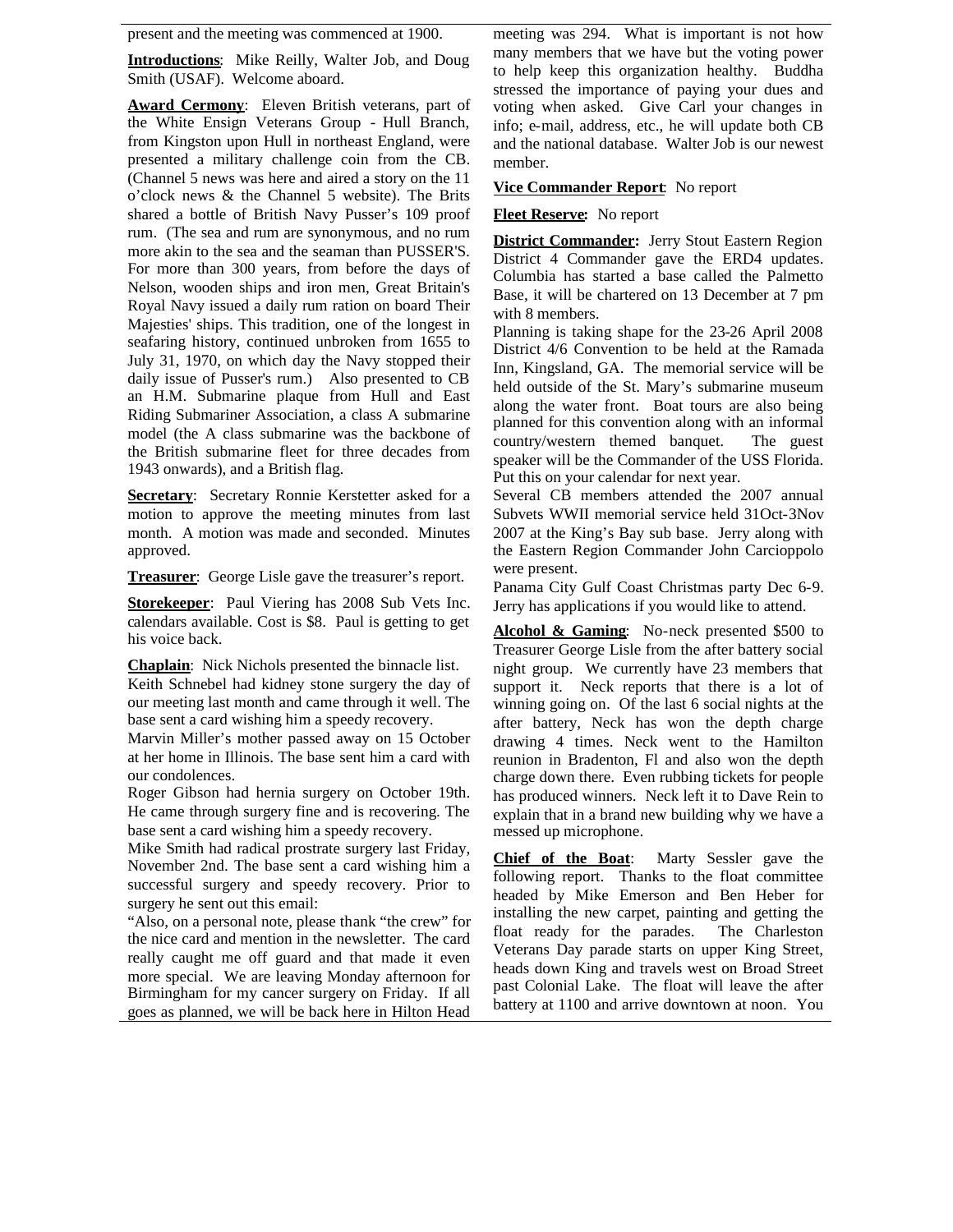Island early the following week. I cannot express how important it is to detect this cancer early and the impact it has had on my life, so I highly encourage all my shipmates to get the finger wave annually and monitor PSA's."

Mike Stuffle was admitted to Roper hospital on October 30th due to an infection in his other leg and went home on November 7th. Please keep Mike in your prayers. The base sent a card wishing him a speedy recovery.

Al Addington was admitted to hospital with a collapsed lung.

John Paul Pardo (honorary member) undergoing tests for some medical problems.

Several follow-ups were made on those who've had surgery or illnesses in the last couple of months along with the base sending additional cards.

If you know of shipmates or spouses from other bases who are having a difficult time, had surgery, etc. and would like for USSVI Charleston Base to send them a card please send their name and address to the Chaplain via email or phone call.

Dates to remember:

| 10 November          | Marine Corps Birthday      |
|----------------------|----------------------------|
| 11 November 1918     | World War I ended          |
| 11 November          | Veteran's Day              |
| 22 November          | Thanksgiving Day           |
| $24$ November $1045$ | (0.027)<br>HEC MENIHA DENI |

24 November 1945 USS MENHADEN (SS-377) flies 5-star Admiral's flag. Fleet Admiral Nimitz selected MENHADEN as his flagship during Change of Command ceremonies.

**Scholarship**: Julian Villegas reminded everyone to buy our military challenge coin. Charleston Base logo on one side and the backside has dolphins and the US submarine service. This will help to keep the scholarship fund going. We are selling the coin for \$7 and the case for \$1. Julian Villegas and Carl Chinn have the coins, you can buy them and give them out as gifts.

**Holland Club**: Bobby Lowe is preparing the list of everyone that will qualify for the Holland Club in Old Business: 2008. (This honor is for those qualified in submarines for 50 years).

**Public Affairs**: Richard Cleeve has pictures of the convention cruise to Alaska and the 2007 Sub Vets convention on the TV monitor and the website. After battery pictures will be posted on the website shortly. Check out the new members pictures also.

**Sub Vets WWII**: Sy Mabie invited everyone to the next Swamp Fox Chapter meeting at Ryan's Family Steak House 1314 North Main Street in Summerville on Thursday December 20th, at 1200 (noon). Abe

can park behind the Ralph Johnson VA medical center and catch the shuttle to and from the parade. Look for us on King Street. Parade starts at 1400. Reception following the parade at the VA hospital. Dates to remember:

29 Nov Thursday night Harleyville parade

1 Dec Hanahan parade

9 Dec Summerville parade

Thank you to all who came out to the pig roast and those who cooked all night, we had a lot of help and thanks for the clean-up crew. 178 people turned out for the roast. Shipmate Gary Becker will be departing the Charleston area. Thank you Gary for all that you have done for CB, we will miss you. The group gave Gary a hymn salute. Veteran service on Monday 12 Nov in Summerville wear vest, be there at 0930 starts at 1030. Thanks to Dale Hostetter for providing and installing a fire extinguisher for the after battery kitchen. Please check your spam filter on our e-mail system, you may need to add our mail-out address in your address book to get our e-mails. Also clean out your mail box if it is full. Many e-mails are being returned.

**Base Commander:** Buddha reminded everyone to "pay your dues and vote when asked." On 7 Dec there will be a service at the Patriots Point Cold War submarine memorial to install a new bench. This bench will honor both the WW2 Wahoo and the Cold War vintage USS Wahoo. An e-mail will follow with details. All subvets are invited to the service. There will NOT be a regular monthly meeting in December due to the Christmas Party.

**Nuclear Historian**: Richard Carlson made some clarifications between nukes (the guy's back aft) and torpedo men and who is smarter. Nukes that take an IQ test or torpedo men that use common sense. To prove his case Richard pointed out that today's nukes are being educated at the Weapons Station.

Carl Chinn mentioned the Charleston Base Christmas party on December 15th at Gatherings in Dorchester, \$15 per person for member and one other person, any other guest beyond that are \$20 a piece. Paul Viering and Carl Chinn are selling the tickets. November 8th is the cutoff date for ticket sales. No tickets will be sold at the door. Fully catered all you can drink and eat, traditional Christmas fare. Eat at 1830, social hour starts at 1700.

**New Business**: Dave Rein announced that the Lowcountry Home will have a pancake breakfast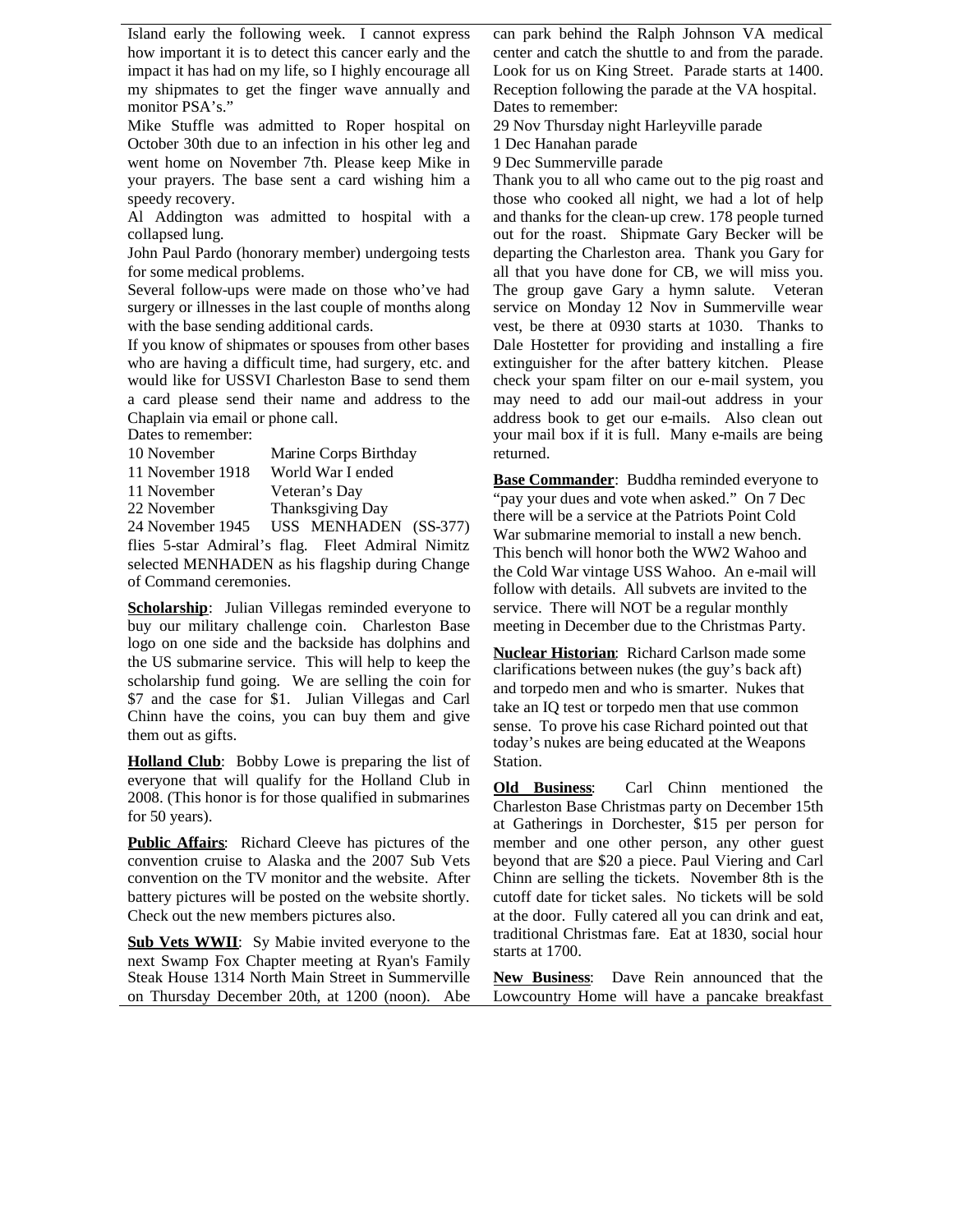Jenkins has calendars for sale with pre WWII boat pictures. Cost is \$6.

**Veteran's Affairs**: Nick Nichols reports that the VA section has been updated on the base website. Tricare has changed some formulary updates. Windows Vista problems (this is a VA alert), don't get a new computer with windows Vista, too many problems. It was noted that Berkeley County is moving its Veterans Affairs office to Goose Creek and planning a grand opening celebration Nov. 12. The new offices will be located in the county's satellite office facility at 303 North Goose Creek Blvd. Shipmates Helping Shipmates (a survival guide) to assist shipmates and shipmate survivors can be downloaded from the VA section. (Nick will get this PDF document to you in the mail if you need help). VA is giving flu shots.

### **Little David:** No report

**Newsletter:** Carl Chinn asked if everyone is getting their newsletter. Submit any articles that you have for the newsletter to Carl.



### **Membership and Dues Information:**

Your 2008 dues were payable by 1 October 2007. You can pay me at the meeting or send your dues to me. Not sure how much you owe? Just ask me. List posted at the meeting.

The following are on the dink list as of 29 November:

| Camp           | Cates        | Chollet   | Cline    |
|----------------|--------------|-----------|----------|
| Coy            | Dentzman     | Deschaine | Detwiler |
| Drentlaw       | Dygert       | Fuller    | Fulton   |
| Gallagher, G   | Gallagher, R | Gawronski | Giddens  |
| Gleason        | Grabowski    | Griggs    | Gunnis   |
| Habhegger      | Hodges       | Horton    | Hubert   |
| <b>Ianuzzi</b> | Jenkins      | LaForce   | Lavergne |
| Martinson      | Miller, R    | Mulkey    | Poole    |
| Rummans        | Sanders      | Schirmer  | Siebert  |
| Snyder         | Stevenson. T | Tischler  | Upchurch |
| Velez          | Wickenhoffer | Willis. D | Yates, G |

Send dues (payable to USSVI) to:

on Saturday November 10th 0830 – 1130. The public is invited to attend this event which is part of the Charleston national veterans four day celebration. Dave demonstrated the proper way to hold the microphone with the cord curled, so that it won't keep cutting off. Stacey Power will hold a last run for flag folding practice after the meeting tonight.

## **Good Of The Order**:

The depth charge drawing was held. The winner was Carol Hix.

Congrats to Stan Standrich for being married 50 years.

Larry Starland noted that "the British are coming, the British are coming." He had one lamp ready if coming by land, two if by sea, but they flew over and Larry did not have 3 lamps.

The Base Commander adjourned meeting at 2000.

**\*\* End of the minutes for November 2007 \*\***

*"Don't tell mom I'm a submariner, she thinks I play piano in a whorehouse."*

| <b>December Submarines Lost:</b> |        |                   |  |  |
|----------------------------------|--------|-------------------|--|--|
| <b>USS</b> Sealion               | SS 195 | December 10, 1941 |  |  |
| $USS F-1$                        | SS 20  | December 17, 1917 |  |  |
| USS $S-4$                        | SS 109 | December 17, 1927 |  |  |



#### **Christmas Card List**

When you are making out your Christmas card list this year, please consider including the following:

A Recovering American soldier c/o Walter Reed Army Medical Center 6900 Georgia Avenue, NW Washington, D.C. 20307-5001

### **The Uninvited Guest**

Chinese sub pops up in middle of U.S. Navy exercise, leaving military chiefs red-faced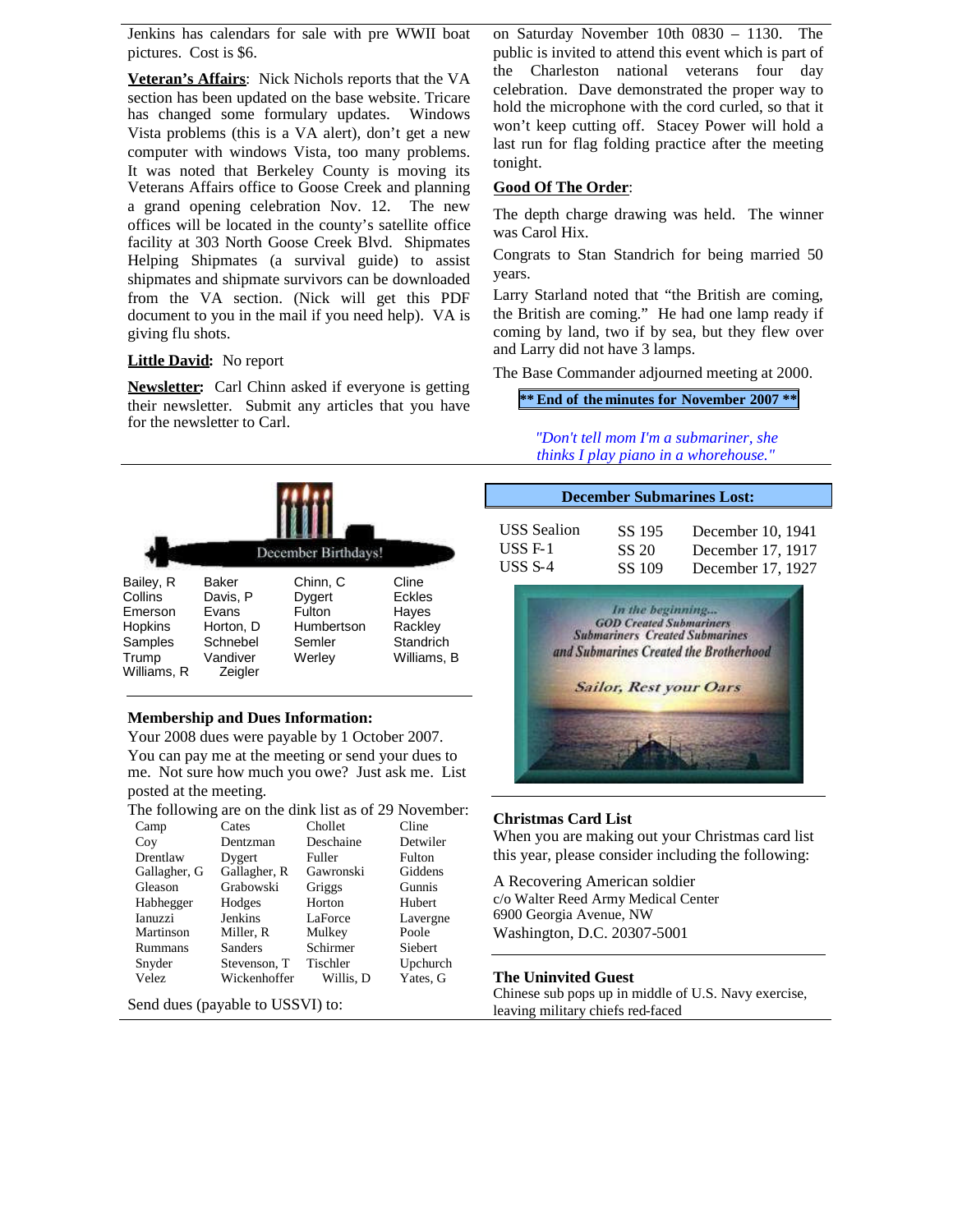Carl Chinn 217 Brailsford Rd Summerville, SC 29485-5405



December 1 – Hanahan Christmas Parade, line up 0900, starts 1000

December 15 – Charleston Base Christmas Party; cocktails 1700; dinner served 1830



# **DFAS Announces 2008 Retired, Annuitant Pay Adjustments**

CLEVELAND (AFRNS) -- Based on the increase in the U.S. Consumer Price Index, there will be a costof-living adjustment increase for retired pay and Survivor Benefit Plan annuities effective Dec. 1, according to Defense Finance and Accounting Service officials.

Retirees being paid on an account where the retiree first became a member of the uniformed services before Sept. 8, 1980 and retired before July 1, 2007 will receive a full COLA increase of 2.3 percent. The COLA increase for retirees being paid on an account where the retiree first became a member of the uniformed services on or after Sept. 8, 1980 will be as follows:

- -- 2.3 percent for those retiring before Jan. 1, 2007
- -- 2.3 percent for those retiring in the first quarter calendar 2007

-- 2.3 percent for those retiring in the second quarter calendar 2007

-- 0.2 percent for those retiring in the third quarter calendar 2007

-- No increase for those retiring in the fourth quarter calendar 2007

When the U.S. Navy deploys a battle fleet on exercises, it takes the security of its aircraft carriers very seriously indeed.

At least a dozen warships provide a physical guard while the technical wizardry of the world's only military superpower offers an invisible shield to detect and deter any intruders.

That is the theory. Or, rather, was the theory. American military chiefs have been left dumbstruck by an undetected Chinese submarine popping up at the heart of a recent Pacific exercise and close to the vast U.S.S. Kitty Hawk - a 1,000ft super carrier with 4,500 personnel on board.

By the time it surfaced the 160ft Song Class dieselelectric attack submarine is understood to have sailed within viable range for launching torpedoes or missiles at the carrier.

According to senior NATO officials the incident caused consternation in the U.S. Navy.

The Americans had no idea China's fast-growing submarine fleet had reached such a level of

sophistication, or that it posed such a threat. One NATO figure said the effect was "as big a shock as

the Russians launching Sputnik" a reference to the Soviet Union's first orbiting satellite in 1957 which marked the start of the space age.

The incident, which took place in the ocean between southern Japan and Taiwan, is a major embarrassment for the Pentagon.

The lone Chinese vessel slipped past at least a dozen other American warships which were supposed to protect the carrier from hostile aircraft or submarines. And the rest of the costly defensive screen, which usually includes at least two U.S. submarines, was also apparently unable to detect it.

According to the NATO source, the encounter has forced a serious re-think of American and NATO naval strategy as commanders reconsider the level of threat from potentially hostile Chinese submarines.

It also led to tense diplomatic exchanges, with shaken American diplomats demanding to know why the submarine was "shadowing" the U.S. fleet while Beijing pleaded ignorance and dismissed the affair as coincidence.

Analysts believe Beijing was sending a message to America and the West demonstrating its rapidlygrowing military capability to threaten foreign powers which try to interfere in its "backyard".

The People's Liberation Army Navy's submarine fleet includes at least two nuclear-missile launching vessels. Its 13 Song Class submarines are extremely quiet and difficult to detect when running on electric motors. Commodore Stephen Saunders, editor of Jane's Fighting Ships, and a former Royal Navy anti-submarine specialist, said the U.S. had paid relatively little attention to this form of warfare since the end of the Cold War.

He said: "It was certainly a wake-up call for the Americans.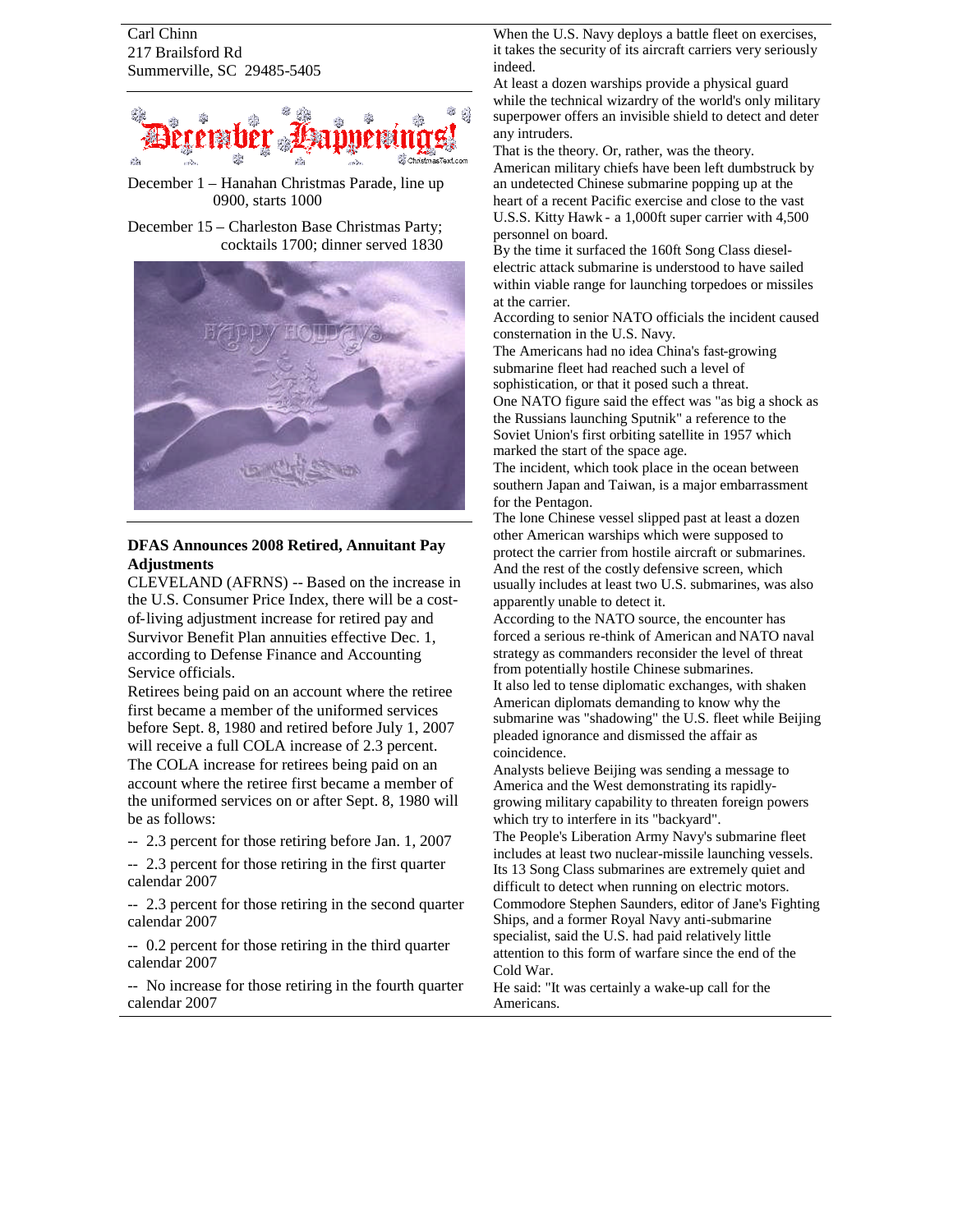Retirees being paid on an account where the retiree first became a member of the uniformed services on or after Aug. 1, 1986 and retired on or before Jan. 1, 2007 but elected to receive a Career Status Bonus at 15 years of active service, will receive a COLA increase of 1.3 percent.

Retirees being paid on an account where the retiree first became a member of the uniformed services on or after Aug. 1, 1986, retired on or after Jan. 1, 2007, and elected to receive a Career Status Bonus at 15 years of active service will receive COLA as follows:

-- 1.3 percent for those retiring before Jan. 1, 2007

-- 1.3 percent for those retiring in the first quarter calendar 2007

-- 1.3 percent for those retiring in the second quarter calendar 2007

-- No increase for those retiring in the third or fourth quarter calendar 2007

The COLA increase will be reflected in the Jan. 2 payment. (Courtesy of DFAS)

## **The Navy Is Always Looking For IA Volunteers**

Vice Adm. John J. Donnelly said he wants to improve the process for selecting the officers and sailors who will go to war as individual augmentees. "The junior officers I've talked to feel as if there is a target on their chest, just waiting for the IA assignment," Donnelly, commander of the Submarine Force, said in an interview. "There is a lot of angst about going over there at times that are inconvenient in their personal lives, and our process is such that we are constantly asking for volunteers." The conflicts in Iraq and Afghanistan have drained the military's resources, and Navy personnel are being called on to support the Army and Marines. They are stepping out of their regular roles to train for individual augmentee assignments with ground forces. The Navy seeks volunteers whenever possible and makes assignments if necessary. "The IA program is here to stay and so we need to figure out the best way to execute the tasking without placing an undue burden on our people," Donnelly said. Anyone in the Navy could be asked to serve as an IA, depending on what rank, rate or skill is needed. Deployments typically last from six months to a year, primarily in Iraq, Afghanistan, Kuwait, Qatar, Bahrain, and Guantanamo Bay, Cuba. "Most of the people over there are volunteers, and there are many that want to go.We need to identify that group," Donnelly said. "For people that are using shore duty to start a family, to get married or to work on a graduate degree,we can remove some of that uncertainty in their lives. They may still go, but at a

"It would tie in with what we see the Chinese trying to do, which appears to be to deter the Americans from interfering or operating in their backyard, particularly in relation to Taiwan."

In January China carried a successful missile test, shooting down a satellite in orbit for the first time.

## **Tradition**

by Bob 'Dex' Armstrong

Someday, the submarine force will find a leader who will have the insight to recognize the wisdom of returning a lot of the lighthearted tradition and give back some of the little things that meant so much to the old tattered foul weather jacket and raggedy dungaree force.

A good beginning would be to return the tradition of never pinning Dolphins on a dry shirt. It was a good tradition...Oh yes, I know the arguments against the tradition... Safety... Unnecessary risk. In the world of grown men... Adult, red-blooded bluejackets, that rationale is pure bullshit. The foundation of all military service is risk... The acceptance of risk in selfless service to one's nation. Tossing a lad into the ocean he lives in, involves minimal risk. Hell, strap a lifejacket on the lad. The honor of this baptismal ritual and the effect it had on a man's personal pride and his entry to ship's company and the fellowship of proven submariners, far outweighs the risk.

If you want boatsailors to reenlist... To remain for career service... You must give them back the cocky pride that once was ingrained in the men who wore cloth Dolphins just above the cuff of their right sleeve.

That can be done... It would take one hell of a force commander but it could be done.

First, de-emphasize all the personal benefits of specialized training as enticements to retain boatsailors and instead emphasize the brotherhood of undersea service. Riding heavy steel under the sea is the common denominator... Being taken in to that brotherhood used to be all that mattered. Wearing 'twin fish' over your pocket meant that you measured up... They marked you as a man apart... An accepted part of a very elite Naval Force... They made you special.

In the old days before the wholesale proliferation of all the meaningless bullshit pocket hardware that the Department of Defense uses as bribes to make kids appear to be warriors... The golden calf icons of mediocrity that get handed out like Crackerjack prizes that mean nothing... The lads of today know in their hearts that they risked nothing, dared nothing and sacrificed nothing for 90% of the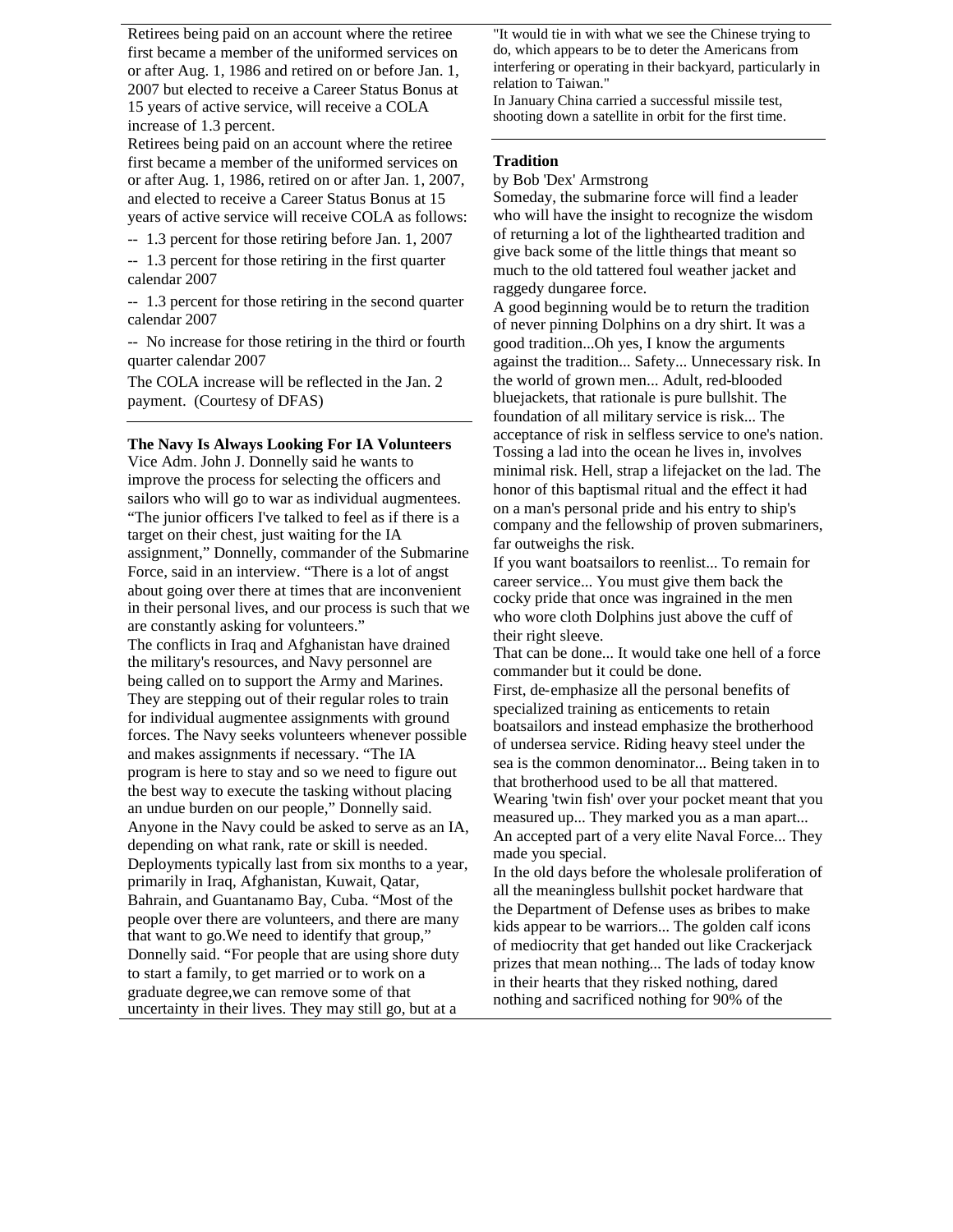better time in their personal lives."

For Donnelly, the issue is personal too. His son will deploy to Djibouti as a Navy individual augmentee. "I've been very involved in trying to examine this process from all angles because I get to see it through the eyes of a lieutenant who's living it," Donnelly said. He added, "Our people go over there and they do extremely well because they have the skills, discipline and professionalism that makes them stand out."



For those of you who have tickets…

Charleston Base annual Christmas Party will be December 15. Cocktails at 1700, dinner served at 1830.

Party will again be at Gatherings in Dorchester, SC. You must have a ticket to attend.

No ticket sales at the door.



# **Two Submarines A Year**

By Hartford Courant (Conn.) November 16, 2007 A healthy submarine industry in Connecticut is good for the state's economy and the nation's defense. Both will benefit from President Bush's signature this week on the defense appropriations bill, which includes funding to double the number of attack submarines built every year to two.

Considering that the Pentagon had tried (and failed) only two years ago to close the Groton submarine base, expanding the submarine program represents quite a victory for the state's congressional delegation.

Give much of the credit to Rep. Joe Courtney, whose district includes the Groton submarine base and who inserted the \$588 million request in the bill. Rep. John Murtha of Pennsylvania, the chairman of the House defense appropriations subcommittee, has stood in Connecticut's corner. He passed the bill with Mr. Courtney's request intact.

The \$588 million amounts to about 25 percent of what it will cost to build the first of the two-a-year submarines by about 2010.

Most of that money will go to purchase the reactor, engine and propulsion parts of the submarine. But about \$70 million of it will pay for parts that are

meaningless chest jewelry they wear. Quit treating men like children and handing out toy horsecrap. All that the men of yesterday required was the privilege of serving in submarines. There is something wrong with a military force where peacetime junior enlisted personnel wear more ribbons than a field grade officer who fought from North Africa to the Rhine. It is a silent insult devised and perpetuated by small-bore command leadership to diminish the deeds of the giants of what Tom Brokaw has termed 'The Greatest Generation'. The desk bound public relation hacks have missed the mark. By inflating awards and turning American decorations to ticket punch milestones, everyone got shortchanged and brave men whose valor was rewarded with the decorations that have become travel souvenirs, got their pockets picked by the feather-merchants who piss on the tradition of hard men who rode armed ships in defense of what they believe in. Let sailors go back to crushing wings in their goddam white hats. Who in God's name came up with that toilet bowl roll white hat crap? They ought to find them and hang all of them up by their heels.

I see ships returning from overseas deployment and the bluejackets lining the rail looking like the navy has parked bidets on everyone's head... Give the lads back that seagoing cocky crushed white hat... The one worn by men that threw heavy ordinance, went in harms' way and won wars.

The world once witnessed proud American sailors rolling down streets in foreign ports with white hats rakishly cocked over one eye with a set of characteristic port and starboard wings... His wallet clamshelled in his waistband and his pack of Luckies tucked in his sock.

The brass will puff themselves up like a mating barn owl and say, "The United States Naval uniform is not meant to be a vehicle for personal expression and individual affectation." Horseshit.

It used to be. It set us apart from the chickenshit regulation of the other robot handpuppet forces. Sailors never took a pee by the numbers or spent a whole helluva lot of time memorizing Rockettes routines. It was a force of extremely proud, highly competent individuals who took pride in buying tailormades and looking like a damn sailor was supposed to look.

You've gotta ease up on the lads today... Give them back that means of self identification. The poor bastards look like some toy manufacturers idea of what a sailor should look like or what some fashion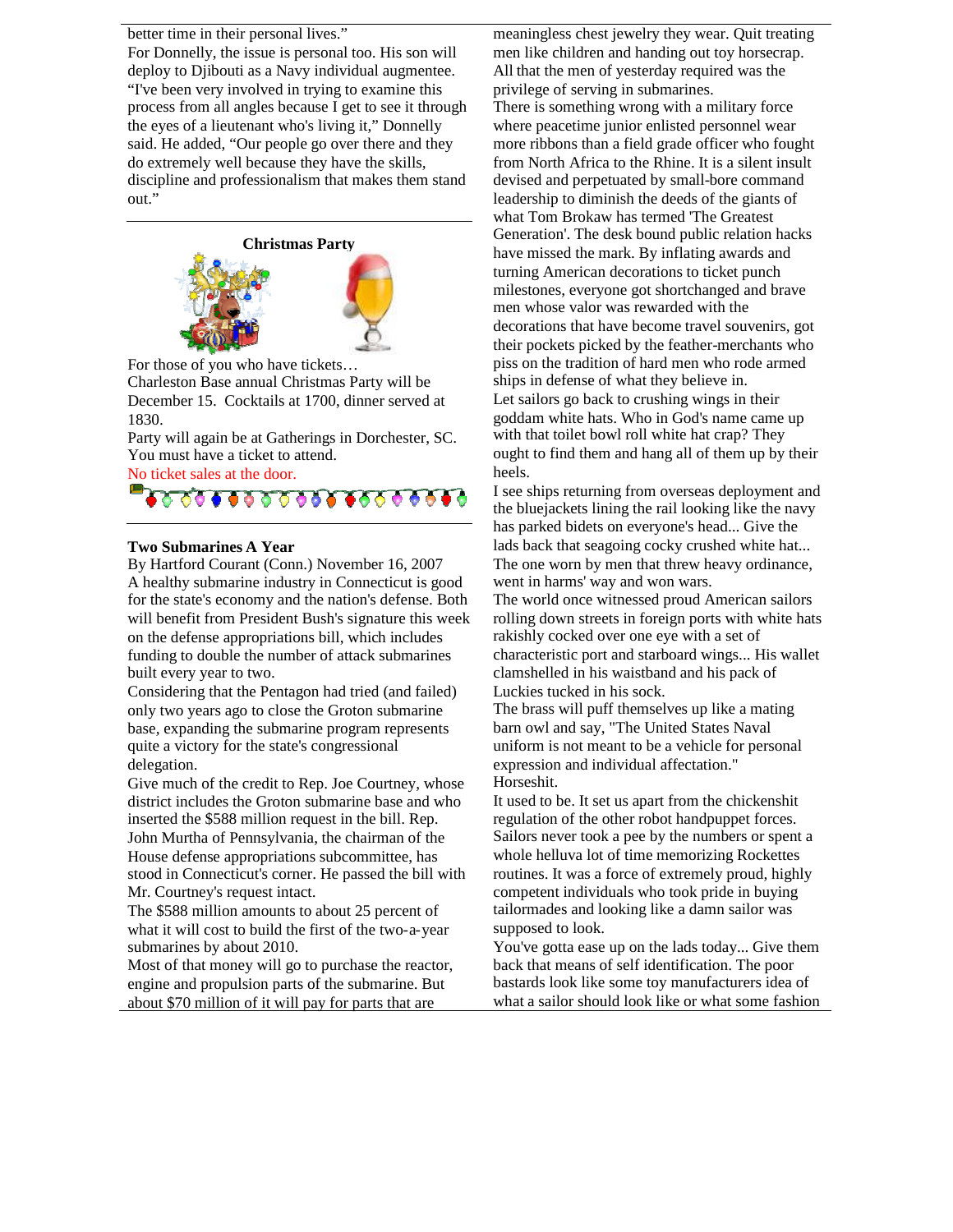manufactured at Electric Boat in Groton.

In subsequent years, more of the money will be

directed to Electric Boat, which will thus preserve its highly skilled work force.

The submarine fleet, considered a crucial component of the nation's military forces, will be able to

maintain a competitive edge over those of Russia and China and others.

After a rough two years, Connecticut can boast that it is back in the saddle of the submarine-building business.





If you worked for Ringling Brothers Barnum and Bailey at any time in your life, you were always circus people. Didn't matter if you set up the tent, showed up to shovel zebra poop or were the ringmaster... You were always 'circus people'. You knew the language of the circus... The secret handshake and how elephants smelled. Same with boat sailors. From mess cook to the skipper, you were submarines... You were always a boat sailor... It came with Dolphins.

My wife met me after I rode the boats. She knew nothing about my service days because the only evidence left by the time we married was an old, tarnished set of Dolphins in my cufflink box... A cherished photo in a silver frame of our skipper, Cdr. Edward Frothingham and my old foul weather jacket that my new bride kept trying to send off to the Salvation Army.

In 1991, I found out that the Requin was in Pittsburgh. I told Solveig that I wanted to see it again... But I realized that it would mean very little to her. So, I decided to take her to New London, the Vatican of Undersea Warfare. Not wanting to drive a helluva long way to be turned away by some jarhead at the gate, I phoned the base. I got some operator who didn't know where to route the call. The next thing I knew, I was talking to some four-striper. "Sir, I know you're busy. They should have connected me with your 'stupid questions' J.G. "

"I don't know... What's your question?" I explained that I was a qualified diesel boat sailor. I emphasized that I was NOT an officer... In fact, I had spent most of my tour as one of the lowest life forms in the submarine force. I told him I just wanted to see the base once more.

He asked, "Do you still have your Dolphins?" "Yes

designers imagined our navy should be wearing. Navy leadership should remove anyone from influencing naval uniforms who never woke up in a stretched canvas rack six hundred plus nautical miles from the nearest deep water port. Any idiot who never wore snug-nut skivvies and thirteenbutton bell bottoms shouldn't be allowed within ten miles of any decision on raghat uniforms. Next, you must reconnect present-day submarine sailors with their heritage. I have talked with a number of lads riding today's technological marvels. Most of them feel no connection with any non-uranium powered submersible. We were fortunate. We shared mess tables with the boatsailors who rode boats under Lockwood, skippered by the meateaters that destroyed more enemy ships than any American sub sailors before... Or since. They handed us our heritage... Our birthright as submarine sailors. In those days heritage was passed from the barnacle encrusted

over coffee. That can't be done today...

The old 'Dead air and seven knot submerged' bastards are gone. There are no more pre E-8 and E-9 red hashmark Chiefs... No guys who listened to fifty pound TNT packages detonate and bust up crockery, gauge faces and hull packing. They are history... Rickover relegated the sonuvabitches to the pier dumpster for obsolete gear. [At-Large Note: This dynamic was in full swing when it was time for me to choose my first boat -- I chose a diesel that had done five WW II patrols specifically for the purpose of taking the combat baton from these men.]

bastards to the next generation in sea stories told

I know that the lads who make up the crews of those two hundred yard, high speed automated undersea luxury liners look on smokeboat sailors as Neanderthal relics, but like it or not, they are downline links in the hundred year chain of submarine history.

Some submarine force commander is going to wake up one day and have the spiritual revelation required to give our submarine history to our fine sailors of today. You say,

"How in hell could THAT be accomplished?" Simple really... The History of the force exists in books... Film... Logs, records, diaries and in the graying heads of the men who lived it. The men whose deeds gave us our proud legacy. With minimal expenditure and use of limited manpower resources, the United States Submarine Force could prepare a series of underway lectures... After chow... Talks to be read by junior officers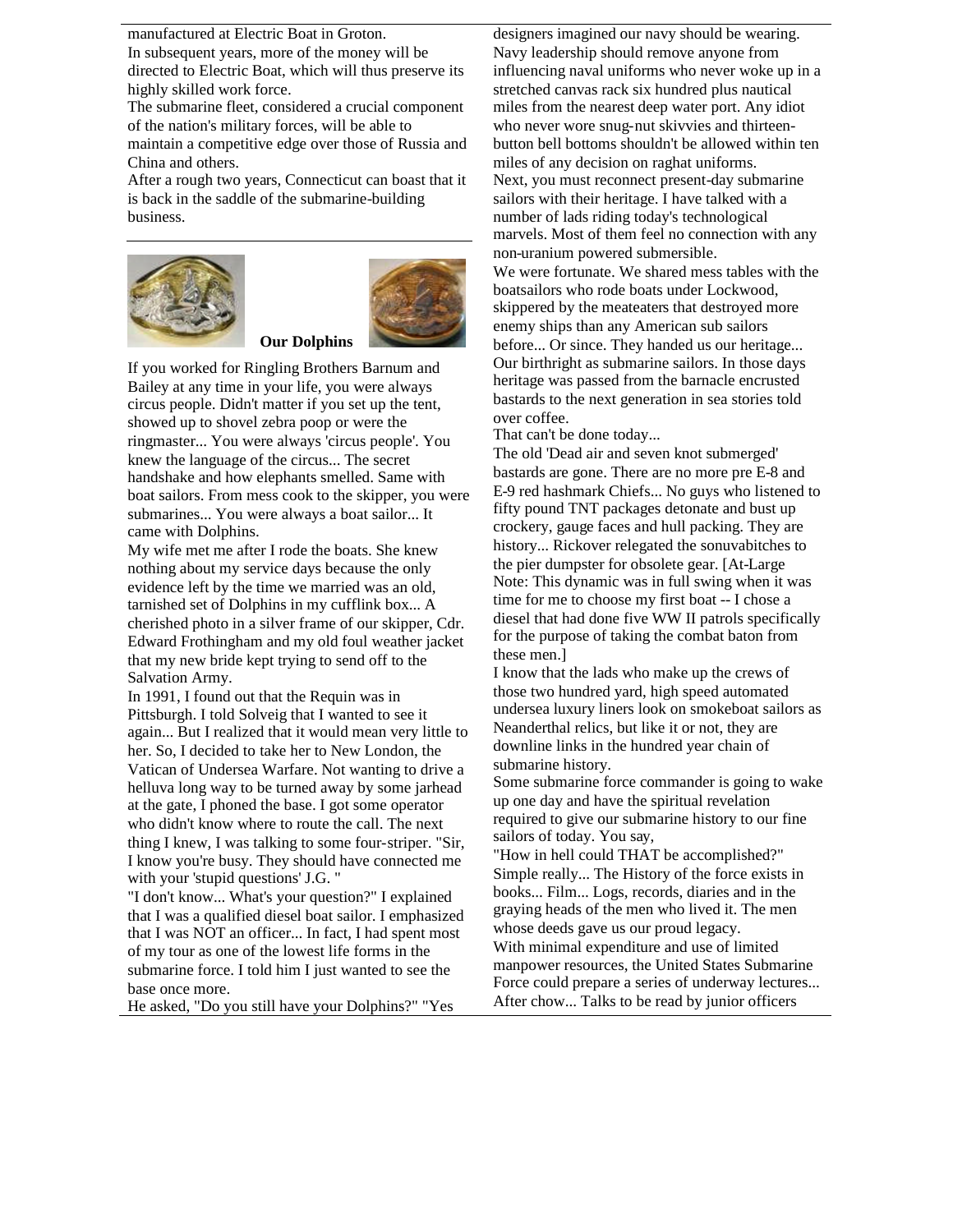sir, sure do." "Did yours come with an expiration date on the back?" "Expiration date?" "When you go home tonight, check your Dolphins and if there is no expiration date on the back, you are still as valued by the submarine force as you were the day we pinned them on you. We will expect you and your wife at the main gate at zero eight hundred on such and such a date. Plan to spend your entire day with us." That conversation validated the brilliance of the decision we all made to ride the boats. They treated us like visiting royalty. That night, at the Mystic Days Inn, for the first time my little blue-eyed Norwegian recognized that twenty-five years earlier, the fellow she had married had once been one of a special band of men.

I'm sure somebody did something so evil they took away his Dolphins but I never heard about it. It's like a girl giving up her virginity... Takes place once and the condition lasts a lifetime.

Dolphins are unique. Officers get gold Dolphins. If you wore gold Dolphins, you must set an example... Never admit that you know games of chance take place on board.. That crosspollination occasionally took place on the bridge on duty nights... And you never stood topside watch. You lived in a nice residence and could afford personal transportation. Enlisted men get silver Dolphins. If you wore silver Dolphins, they allowed you to set an example for monkey house residents and you lived in an off-base gin mill... And you never forgot the men who accepted you as their shipmate.

Most books about submarines are written by gentlemen who wore gold Dolphins or guys like Clancy who became an expert by mystic inoculation and never saw his name on a quail card. But there is a book... A book written by a real rag hat who wore cloth Dolphins and a combat pin... A fellow who knows what little lethal packages called Japanese depth charges sound like. His name is Ron Smith.. His book, Torpedoman. If you haven't read it, you should... If for no other reason than former torpedoman Ron Smith is in dire need of clean socks... And he was one of our silver Dolphin representatives in what Tom Brokaw calls 'The Greatest Generation'. I can relate a personal fringe benefit of reading Ron's literary masterpiece. When your bouncing bride puts it down, looks at you and asks, "What is strip poker?" If you play your 'cards' right, you are in for a very interesting evening. You won't find anything like that in other books written on the topic. Silver Dolphins... We got the complete lifetime package. Not the Ginsu knife lifetime 'Where-will-they-be-when-I'm-eighty?' warranty. No expiration date... No 'Use by...'

when the boat is underway. A gentleman by the name of Theodore Roscoe wrote a book about Submarine Operations of World War II. Simply reading from that book would connect today's submariners to a very important part...The most important era in our history. The book should be a part of every boat's library the day she's launched. They spend zillions on subs, so a fifty to sixty dollar book that can be obtained from The U.S. Naval Institute in Annapolis shouldn't knock a helluva dent in the developmental piggy bank... The return on investment would be measured in improved pride, elevated morale and warrior spirit. We diesel boat sailors had little or nothing in comparison to today's crew comforts taken for granted by today's submariners. But we had deep pride in what we were a part of. We didn't share our boats with follow-on crews. We were the boat. We owned our hull number... Every bolt, rivet and packing gland... And every rust stain that ran down our superstructure.

Let us pray that some saltwater admiral turns up someday with a set of deep submergence cajones and sends the word to every boat in the force to the effect that all this Top Gun, Navy SEAL horseshit is about to take a backseat to the tough seagoing bastards that make up the community of undersea sharks. He is going to elevate the visibility of the U.S. Submariner to the point where eight-year old boys want to grow up and get on a bus to New London.

Hey, I'm just an old worn-out E-3. Nobody in possession of his right mind would listen to an After Battery Rat... But if I was SUBPAC or SUBLANT, I would (a) find out what Art Smith, Ron "Warshot" Smith, Roy Ator and Capt. Slade Cutter eat for breakfast and serve it every morning and (b) I would buy Tommy Cox and Bobby Reeds's 'Brothers of The Dolphin' CD and play the damn thing every morning on every boat in the fleet until every lad knew the words by heart... And could sing it in any bar on the globe. And I would play that song at 0600 every morning at New London at a decibel level over outdoor speakers that would knock every sonuvabitch at the Coast Guard Academy out of his rack. Hell, I would have noise pollution guys from the E.P.A. skydiving on the base with tiger nets.

That is one of the many reasons that the people up forward rarely sought advice from idiots aft. But seriously... The boatservice became a dysfunctional family when Rickover's boys started considering the gravel gut service to be 'The other side of the tracks". Officers never saw that, but we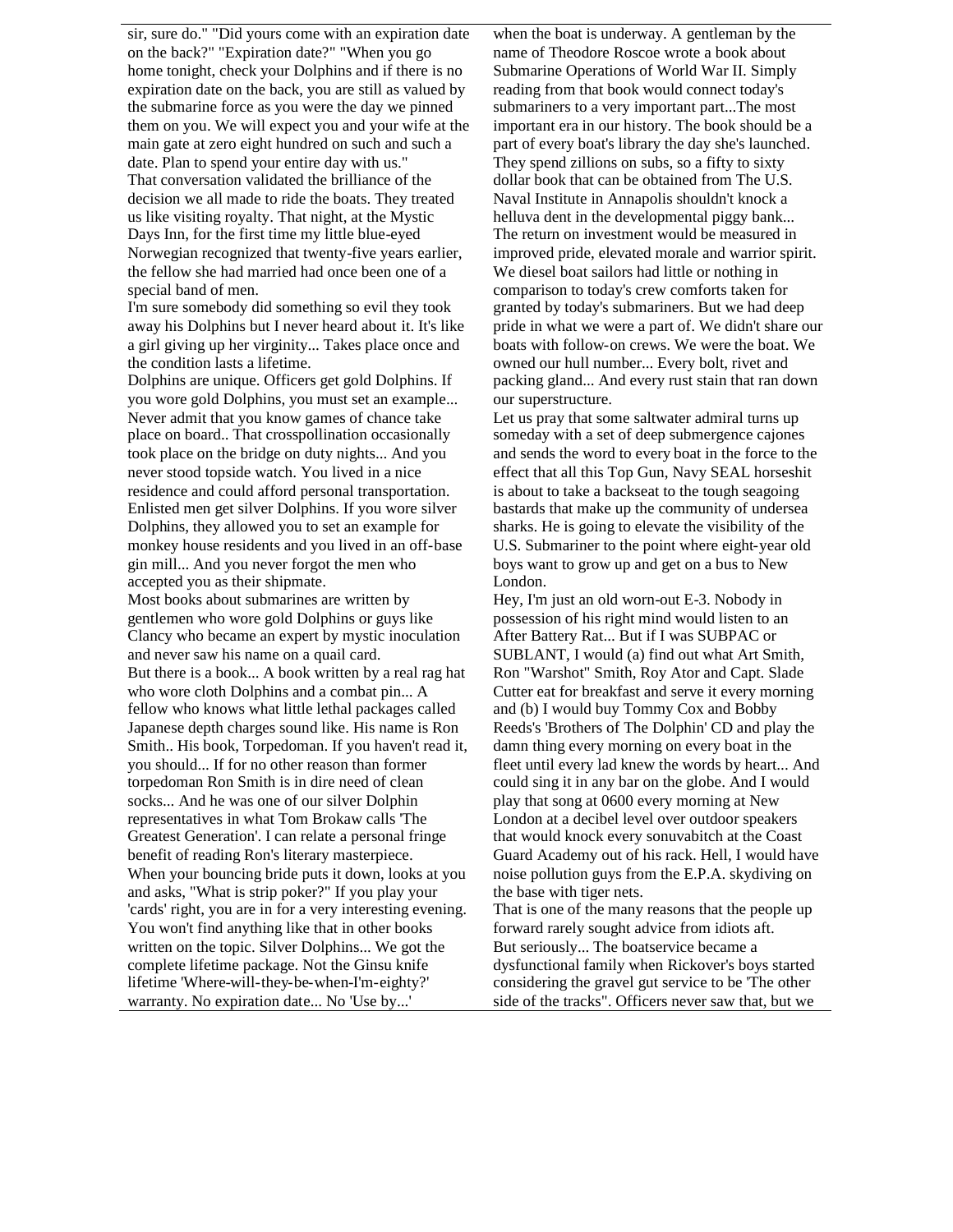instructions or 'Mail in by...' warning. Just a complete lifetime knowing guys who forgive your sins and accept you, warts and all.

Dolphins...The damndest common denominator ever made!



## **From Richard Cleeve**

I have added pictures of the After Battery to the Web Site and am looking over new web site templates to improve the site and give it a different look. (PS: new free ones are hard to find). Also, the pictures from the 2007convention cruise can be seen by clicking on the link at the bottom of the picture page.

# **Admiral Osborne Scholarship Fund**

How about helping out the scholarship fund? We are offering a Charleston Base Challenge Coin for sale. ALL proceeds go into the scholarship fund.

Coins only cost \$7 each. Available for an additional \$1 is a protective plastic capsule.

To get your coin(s) see Jim Yates, Julian Villegas or Carl Chinn.

Make sure you have one for "when you get challenged"!

Buy several for great gifts!





sure as hell did.

We can change that... All we have to do is do what raghats do best. Look on each other as shipmates and take back our deeply meaningful history and tradition that link us in the tightest brotherhood ever created. If you wore Dolphins 'once upon a time', then join the United States Submarine Veterans, Inc. (click on the link) and show your support for the lads riding steel ships under the sea in selfless sacrifice in defense of this fine nation. *They are our legacy*.

# **From the District Commander**

Charleston Shipmates,

I had the opportunity to attend the Submarine Veterans of World War II Memorial Service in King's Bay, Georgia last month. The event included three days of hospitality, meals served by active duty Chief Petty Officers, banquet, tours of TTF and SSBN boats and the beautifully orchestrated Memorial Service. For the Five States in our District, this is a listing of the "State Boats" and locations of each Memorial (www.oneternalpatrol.com ) was used as a resource.

ALABAMA State Boat USS HERRING SS-233, 85 hands lost. Alabama has a USS Herring memorial to the crew at Battleship Park in Mobile. The Herring's ships bell is mounted on top of the stone memorial. FLORIDA State Boat USS TANG SS-306, 78 men lost, 9 survivors taken prisoner. Florida has three Tang memorials to the crew, one in Brandon, one in Miami and one in Palatka. Memorial in Palatka has bronze plaques with a WWII era torpedo. GEORGIA State Boat USS SEALION SS-195, 5 men lost. Georgia has a USS Sealion memorial to the crew at Submarine Base in King's Bay. SOUTH CAROLINA State Boat USS AMBERJACK, 74 men lost. South Carolina has an Amberjack memorial to the crew at White Point Gardens in Charleston. MISSISSIPPI State Boat USS TULLIBEE SS-284, 79 men lost. Mississippi has a Tullibee memorial to the crew at the veterans War memorial in Ocean Springs. LOUSIANIA State Boat USS GOLET SS- 361. 82 men lost. Currently the memorial is under refurbishment at a former Redfish Base Commanders Home in Slidell. Plans are to have the memorial to the crew rededicated at the Admiral Kidd Museum in Baton Rouge.

The following events are occurring in December on a District Level: Submarine Veterans Gulf Coast Christmas Party held in Panama City Beach, Florida from 7-10 December. Details are available